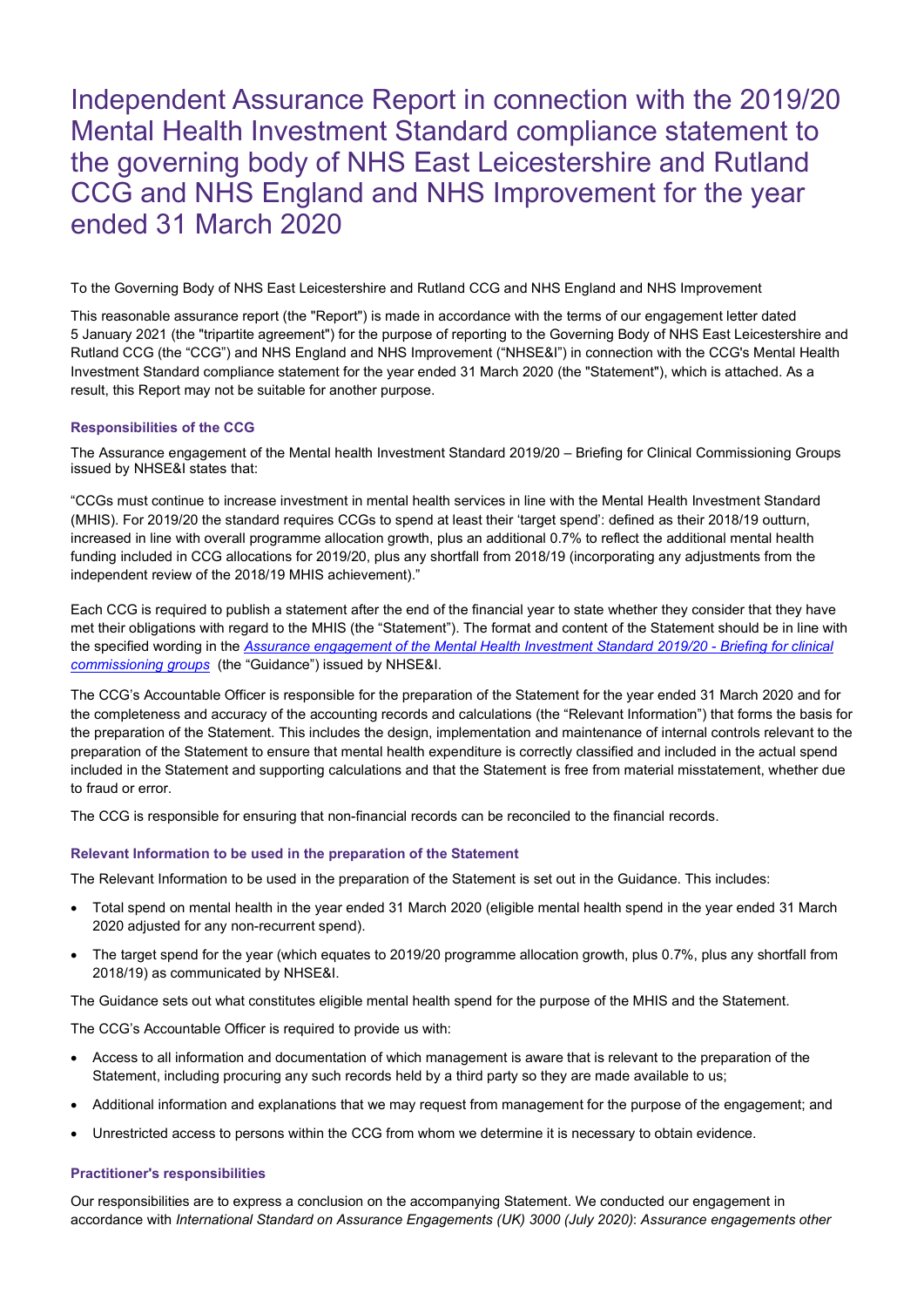than audits or reviews of historical financial information. ISAE (UK) 3000 (July 2020) requires us to form an opinion as to whether the Statement has been properly prepared, in all material respects, in accordance with the Criteria set out in the Guidance.

We apply International Standard on Quality Control (UK) 1 (Revised June 2016) and accordingly maintain a comprehensive system of quality control including documented policies and procedures regarding compliance with ethical requirements, professional standards and applicable legal and regulatory requirements.

We have complied with the independence and other ethical requirements of the ICAEW Code of Ethics and the IESBA Code of Ethics which are founded on fundamental principles of integrity, objectivity, professional competence and due care, confidentiality and professional behaviour.

A summary of the work that we performed is as follows:

- Ascertained the method of compilation of the Statement;
- Considered the internal controls applied by the CCG over the preparation of the Statement and the actual and target MHIS spend figures included therein, and evaluated the design of those controls relevant to the engagement to determine whether they had been implemented;
- Identified and assessed the risks of material misstatement in the Statement as a basis for designing and performing procedures to respond to the assessed risks;
- Verified the 2019/20 target spend to figures issued by NHSE&I:
- Agree the actual spend to the CCG's expenditure summary and supporting records;
- Carried out testing on the actual spend to check whether it met the definition of mental health spend properly incurred, as set out in the relevant Group Accounting Manual and the Guidance.; and
- Verified the factual accuracy of the compliance statement and whether the total spend is equal to or above the target spend based on the results of the procedures set out above.

We have examined the records of the CCG, performing such procedures on a sample basis so as to obtain information and explanations which we considered necessary having regard to the Guidance issued by NHSE&I and received such explanations from the management of the CCG in order to provide us with sufficient appropriate evidence to form our conclusion on the Statement.

The scope of our testing covered the MHIS target and actual spend included in the Statement only and does not cover the reporting of spend against individual service lines or the degree of provider triangulation.

Our work was directed to those matters which, in our view, materially affect the Statement and was not directed to the discovery of errors or misstatements that we consider to be immaterial. Whilst we perform our work with reasonable skill and care, it should not be relied upon to disclose all misstatements, fraud or errors that might exist.

#### Inherent Limitations

Our audit work on the financial statements of the CCG is carried out in accordance with our statutory obligations and is subject to separate terms and conditions. This engagement will not be treated as having any effect on our separate duties and responsibilities as the CCG's external auditors.

Our audit report on the financial statements is intended for the sole benefit of the members of the Governing Body of the CCG, as a body, in accordance with Part 5 of the Local Audit and Accountability Act 2014. Our audit work has been undertaken so that we might state to the members of the Governing Body of the CCG those matters we are required to state to them in an auditor's report and for no other purpose. Our audits of the CCG's financial statements are not planned or conducted to address or reflect matters in which anyone other than such members of the Governing Body of the CCG, as a body, may be interested for such purpose. In these circumstances, to the fullest extent permitted by law, we do not accept or assume any responsibility to anyone other than the CCG and the members of the Governing Body of the CCG, as a body, for our audit work, for our audit reports, or for the opinions we have formed in respect of those audits.

To the fullest extent permitted by law we do not and will not, by virtue of our reports or otherwise, assume or accept any duty of care or liability under this engagement to the CCG and the members of the Governing Body of the CCG, as a body, or NHSE&I or to any other party, whether in contract, negligence or otherwise in relation to our statutory audits of the CCG's financial statements.

# Conclusion

We have undertaken our review of the CCG's Statement of Compliance having regard to the criteria set out by NHS England and NHS Improvement in its Assurance engagement of the Mental Health Investment Standard 2019/20 - Briefing for clinical commissioning groups. Our conclusion has been formed on the basis of, and is subject to, the matters outlined in this report.